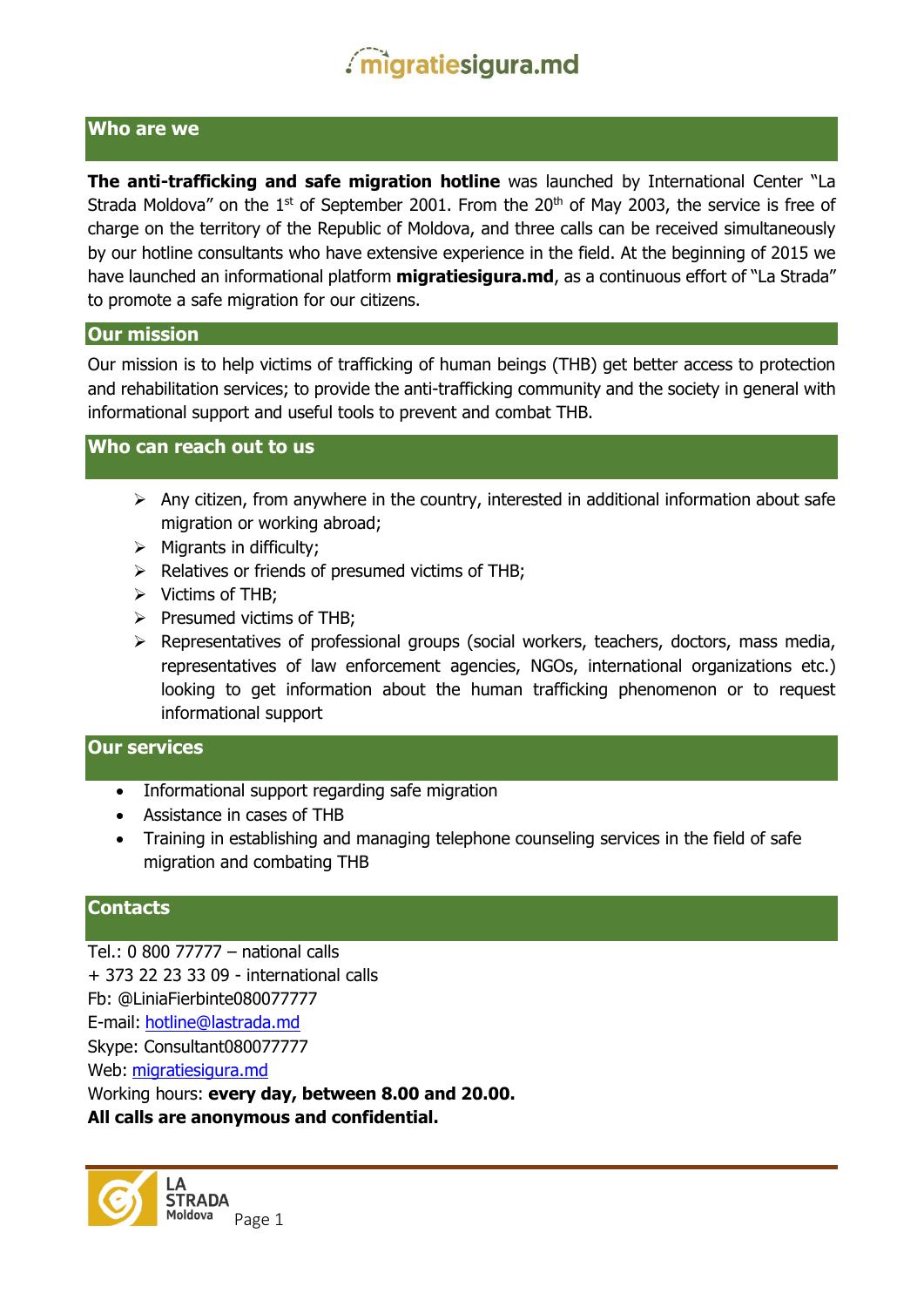### **Dynamic of calls over the last 20 years**



In 19 years of activity, since the  $1<sup>st</sup>$  of September 2001 till the 30<sup>th</sup> of June 2021, the hotline counselors have received **a total of 186,246 calls**, **159,203** of which were prevention calls, **7,424** were **SOS calls** regarding cases of THB, missing persons, or migrants in difficulty, **3897** were **requests for information or collaboration**, while **11,722 calls** were for **other reasons** (requests for social assistance, other than in cases of THB).

Around 53% of the total number of calls come from rural communities. This is due to the fact that there are less employment opportunities in rural areas than in the capital or in cities.

In the last 5-6 years at least, the percentage of men calling us is much higher than the percentage of women (88% of calls come from men). This distribution is due to the bilateral agreement between the Government of the Republic of Moldova and the Government of the State of Israel regarding temporary employment of Moldovan workers in the construction sector in the State of Israel.

During the last five years, in the Republic of Moldova there is a clear specific form of trafficking in human beings outlined – labour exploitation of citizens, with an increase in the number of male victims. The Hotline statistical data shows **worrying trends regarding the level of information and vigilance** of the Moldovan citizens looking for employment abroad.

There is an erroneous conviction among more and more of our citizens that once the visa regime for the Republic of Moldova was liberalized, legal employment in EU states would be possible based solely on the biometric passport.

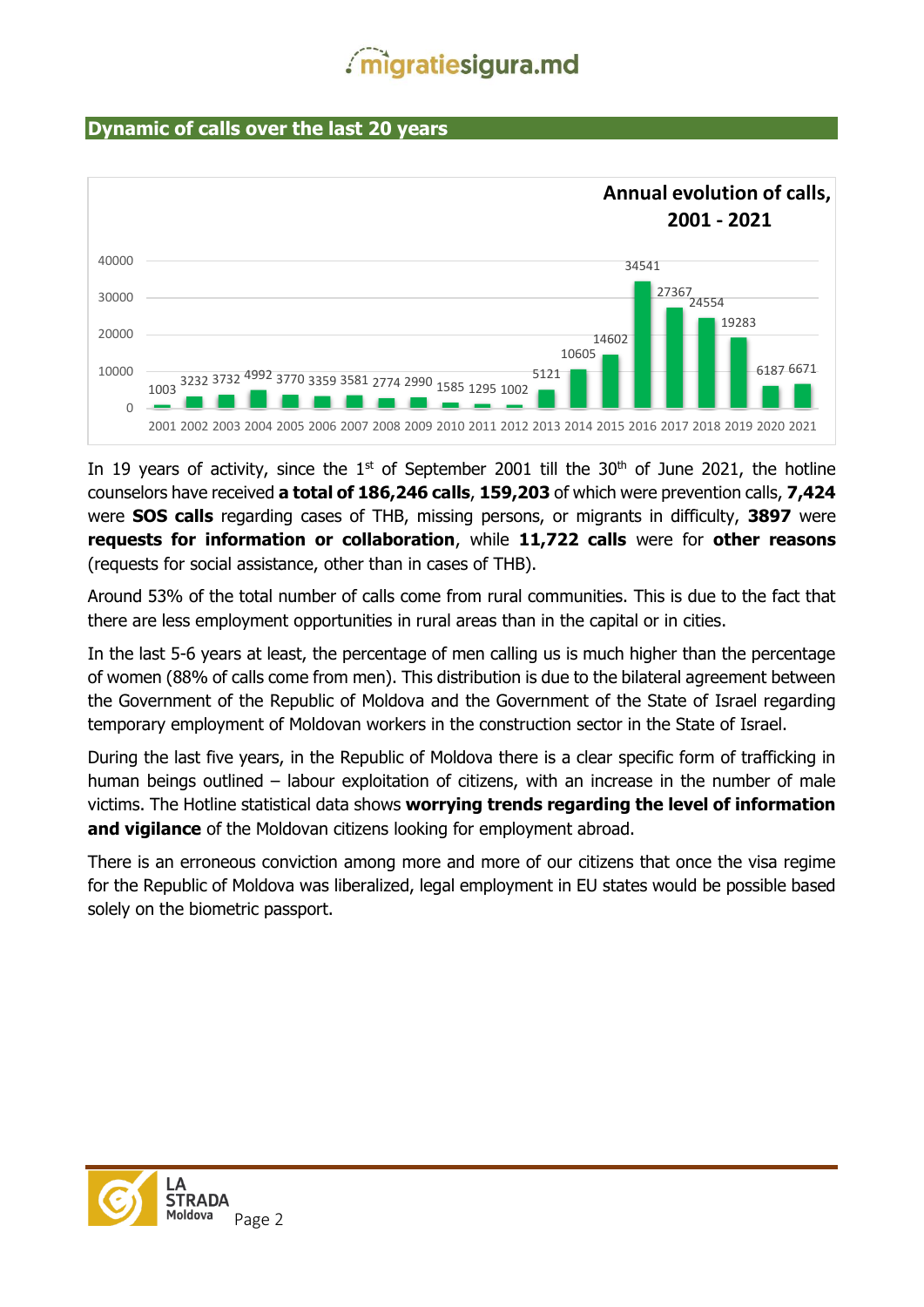### **2021: data, figures and trends**



During 2021, the hotline counselors have received **31 SOS calls (21 cases involving 34 people).**  We registered **1 presumed case of THB, 1 case of disappearance**/potential THB, **3 cases of exploitation through labour** and **16 reports from citizens about THB and related activities**. The THB case recorded by the hotline counselors during January-June 2021 refers to the situation of 2 Moldovan citizens with special needs who were exploited through labour in Russia.

The coronavirus pandemic that we are facing in this period has multiple economic and social effects. The restrictive measures imposed by the authorities of all countries, in an effort to limit the spread of the virus, affected the demand and supply in the labour market.

The COVID-19 crisis affected the global economy and it has taken its toll on the Republic of Moldova as well, a country with medium and low incomes, where a significant part of the population earns their living by working abroad. The pandemic has abruptly cut the sources of income for these families, as well as any security for the future.

In this period, tens of Moldovan citizens called the hotline daily in order to find out what possibilities of working abroad are there. Our co-nationals, often desperate and exhausted, have consciously accepted suspicious employment offers from intermediaries.

This is why during 2021, while continuing the **national information campaign** (video in Romanian) promoting a safe migration for the citizens of the Republic of Moldova and preventing THB, the hotline specialists continued to constantly inform callers about disguised exploitation methods and steps to follow in crisis situations.

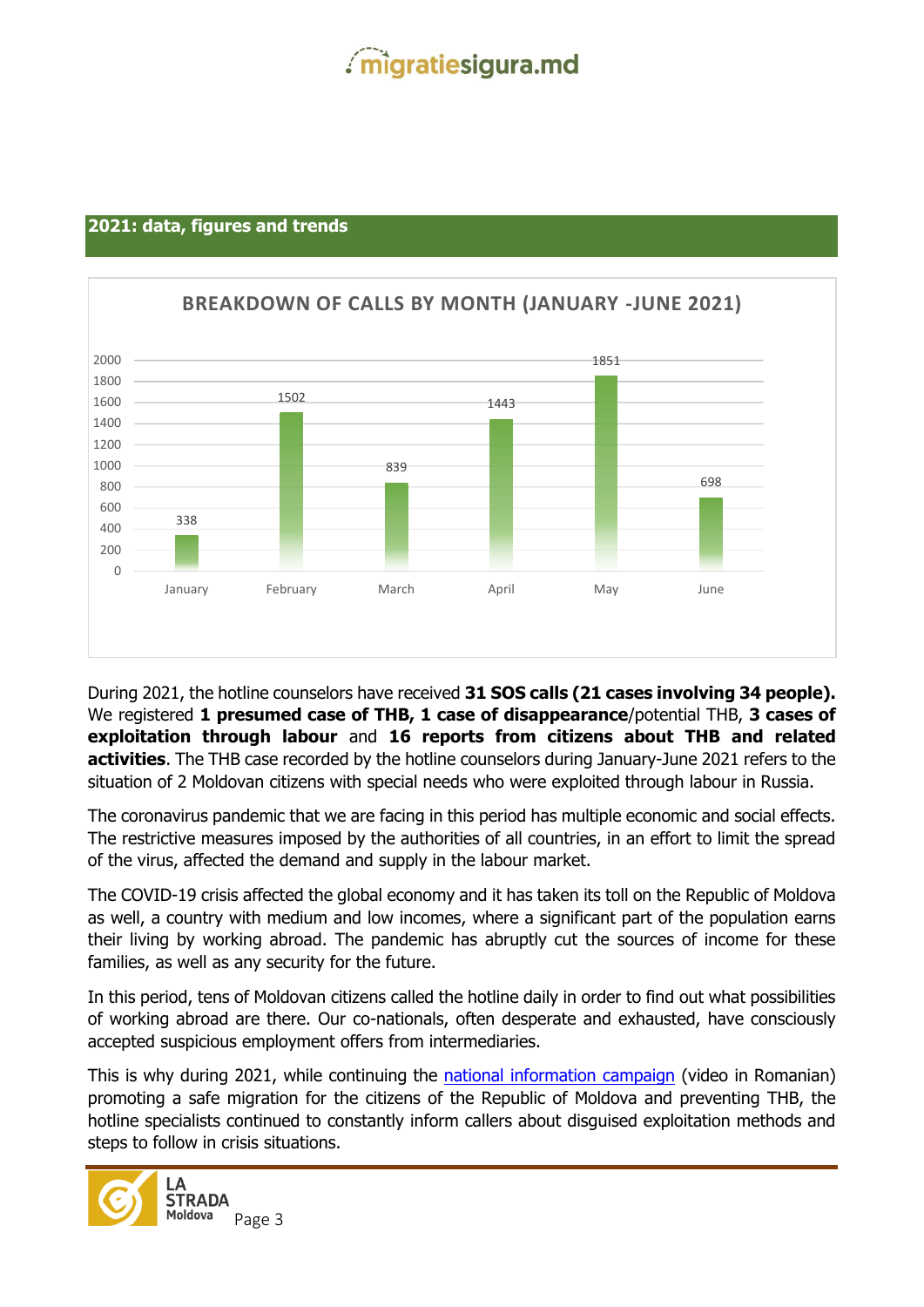Here are some of the conclusions and trends of concern derived from the qualitative analysis of the hotline calls:

- **The active, able-bodied population migrates in high proportion**. Over 60% are people aged between 27 and 40 years old. Every fourth citizen looking for employment abroad is aged over 41, and young people (18-26) represent 16% of Moldovan migrants. Until 4-5 years ago, the tendency to migrate for work was specifically observed in rural areas, but in the reference period, the number of people based in Chisinau or other cities who have the intention to work abroad has increased. This trend speaks about the general worsening state of all economic fields in the Republic of Moldova
- **Information technologies have an increasingly important role in the recruitment and exploitation of people**. According to hotline data, 86% of callers looking for employment abroad have found job offers through the Internet.
- **Private employment agencies play an important role as facilitators for the citizens looking for a job abroad (87%)**. Many agencies work illegally/without license, which represents a high risk for the migrant workers who may be exposed to THB and exploitation.
- The big majority **(82%!) of people calling the hotline intend to leave to work abroad without having signed a contract**.
- **In order to get to the country of destination during the pandemic, the citizens of the RM have paid huge amounts of money to the transport companies that also offered them the necessary documents for travel**. Once at destination, the migrants were forced to work more hours per day in difficult conditions just to make some money, even though the agreement in Moldova was not this. The risk of exploitation in this situation is enormous. Multiple cases have been reported when salaries weren't paid in full, when the migrant worker was offered a different job in the country of destination to the one promised or when citizens work extra hours with no additional pay.
- **Over 69% of people who called the hotline have said that they intend to leave for work abroad using their Moldovan passport (biometric)**. Only 22% have been informed about the work visa requirement, while 32% have been briefly told that they would not need a visa since they're going to work for only 3 months, and "they don't give out visas for such a short period".
- **Every fourth caller** told us that they were requested to have dual citizenship, Romanian or Bulgarian citizenship in particular, **in order to have access to the European labour market**.

The COVID-19 pandemic emphasized people's problems and shortcomings. Which is why, despite the pandemic and the closed borders, many Moldovans looked for ways, often illegal or semi-legal, to go abroad. People have taken risks without understanding their gravity and have sometimes gotten themselves into situations that are borderline exploitation.